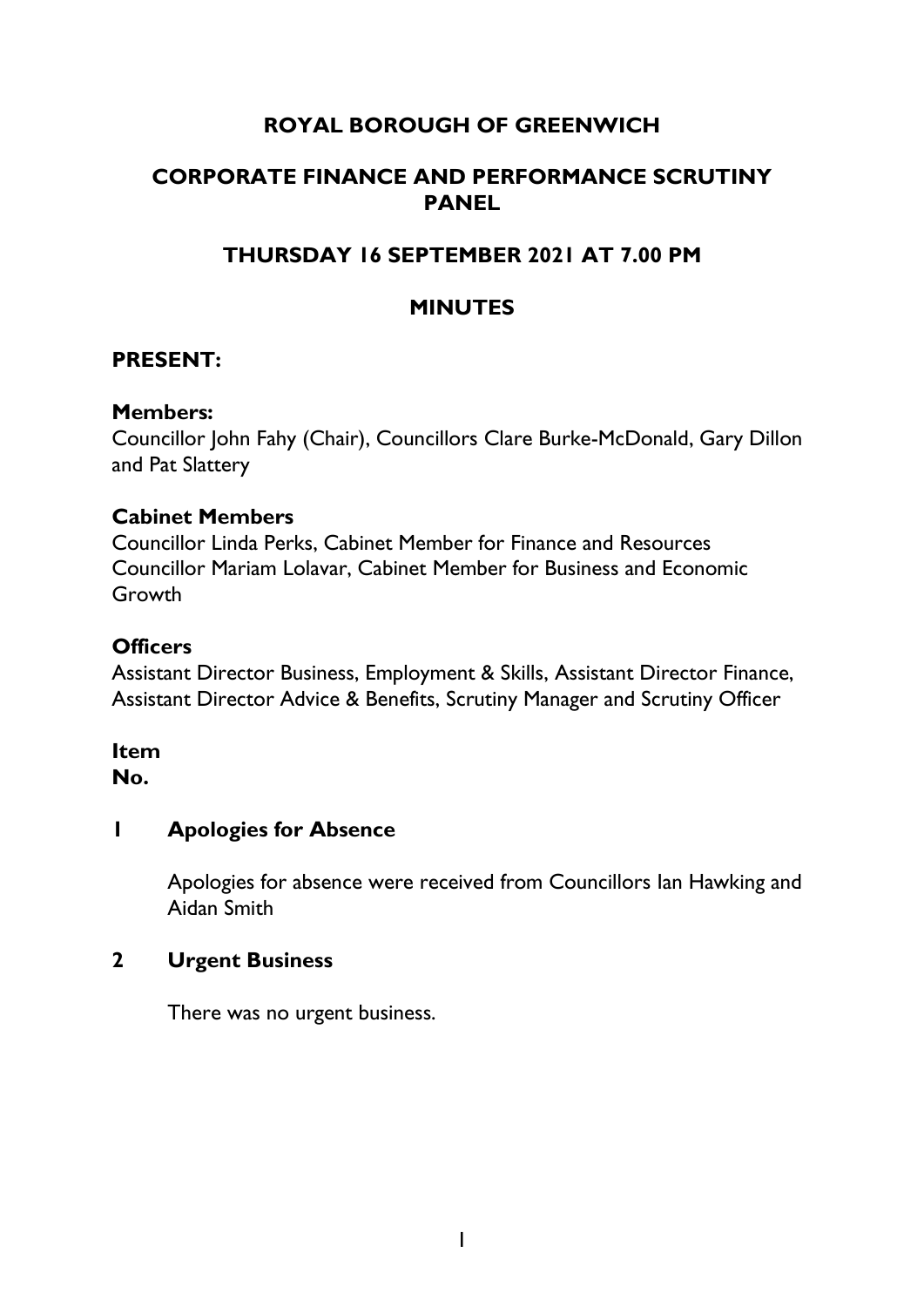#### **3 Declarations of Interest**

Councillor Gary Dillon declared an interest in items 5, 6 and 7 as they related to work carried out in his capacity as a special project assistant.

#### **Resolved –**

That Councillor Gary Dillon's declaration and the list of Councillors' memberships as Council appointed representatives on outside bodies, joint committees and school governing bodies be noted.

#### **4. Minutes**

#### **Resolved –**

That the minutes of the meetings of the Corporate Finance and Performance Scrutiny Panel held on 15 July 2021 be agreed and signed as a true and accurate record.

## **5. Cabinet Member for Business and Economic Growth – Portfolio Update**

The report was presented and summarised by the Cabinet Member for Business and Economic Growth.

The Chair thanked the Cabinet Members and officers for the extensive and detailed report.

In response to questions on paragraphs 4.15 and 4.18, the Cabinet Member advised that the area was carefully observed, and with the furlough scheme ending at the end of September, the Work and Health Programme (WHP) and Job Entry Targeted Support (JETS) were relaunching to make sure residents were aware of available support that the Council provides. The Cabinet Member noted that there were concerns around the rising number of young people on Universal Credit (UC) and furlough, which has had negative impact on their finances and mental health. She stated that Kickstart had been very successful in Royal Greenwich and praised a local business for taking on 19 kickstart participants. She advised that the Kickstart program was due to end soon.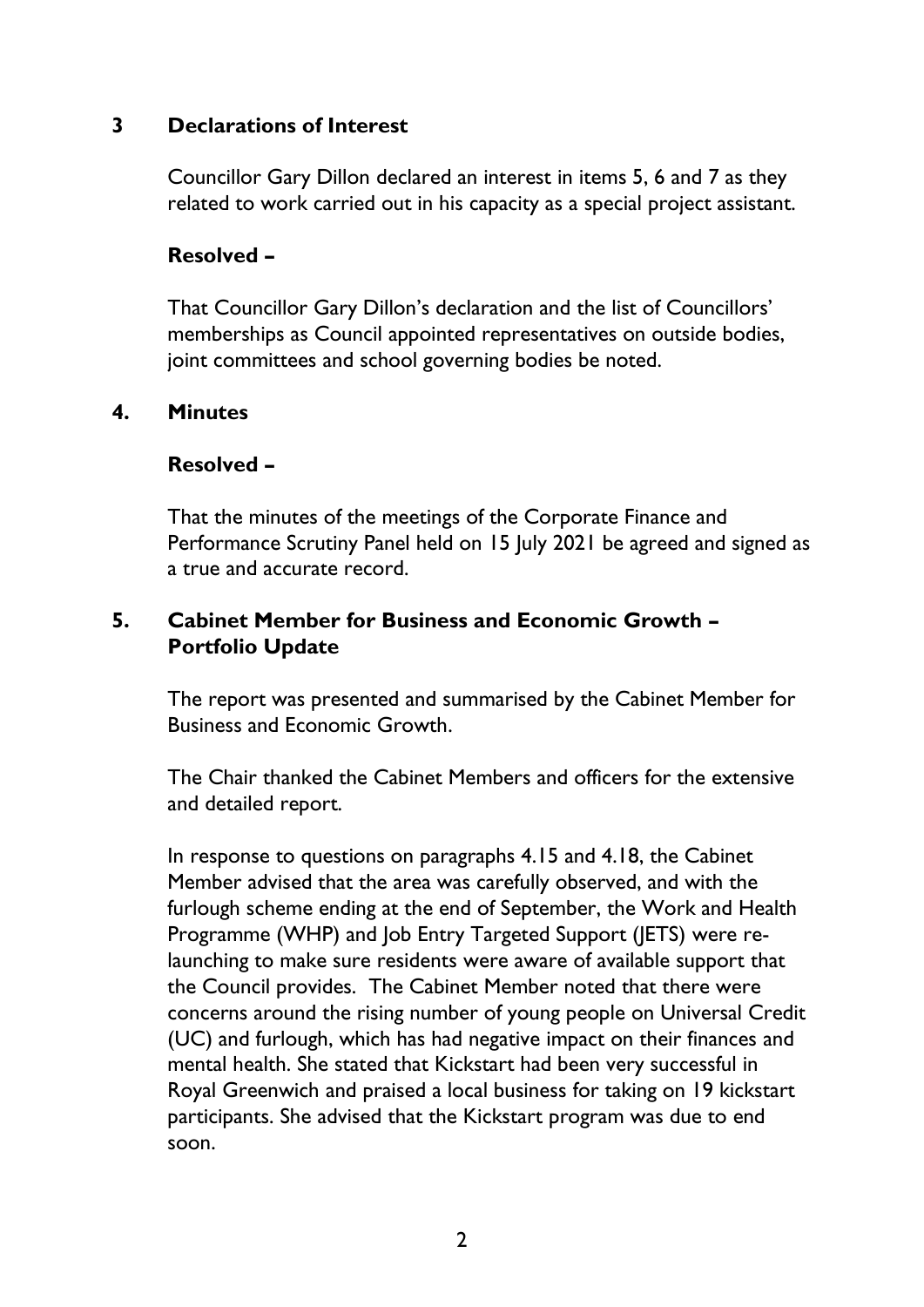In response to a question on Kickstart, the AD Business, Employment & Skills explained that placements were running until December 2021 and participants are given 6 months to complete their work placement, at which point the employer decides on whether to continue with the employment or otherwise. She stated that the apprenticeship scheme was encouraged and promoted to provide additional opportunities. She advised that predicting future unemployment was difficult due to furlough, however there were increasing number of vacancies. She emphasised the importance of making sure people had the skills needed for alternative employment in alternative sectors.

In response to a question on the Restart scheme, the AD Business, Employment & Skills sated that the referral rate of this scheme had not been high nationally. She stated that it was difficult to predict future referral rate, however, with the furlough scheme coming to end, referral from DWP (Department for Work and Pensions) could increase.

The panel

## **Resolved –**

To note the update of Business and Economic Growth Portfolio Update from the Cabinet Member for Business and Economic Growth.

# **6 COVID–19 – Business Support Grant Schemes**

The report was introduced by the Cabinet Member for Finance and Resources who thanked the staff for delivering a brilliant service throughout this unprecedented time.

In addressing the meeting, the Assistant Director Finance also thanked the staff, stating there were 9-11 schemes to administer which was quite difficult, but they had managed to deliver a high standard of service.

In response to a question, the Assistant Director Finance highlighted the difficulty in obtaining an accurate number of businesses that had ceased trading because of the pandemic and inability to received grants, explaining that some may not have applied or not been eligible for the grants. He stated that the council had tried their best to refer noneligible applicants to other grants whenever possible such as the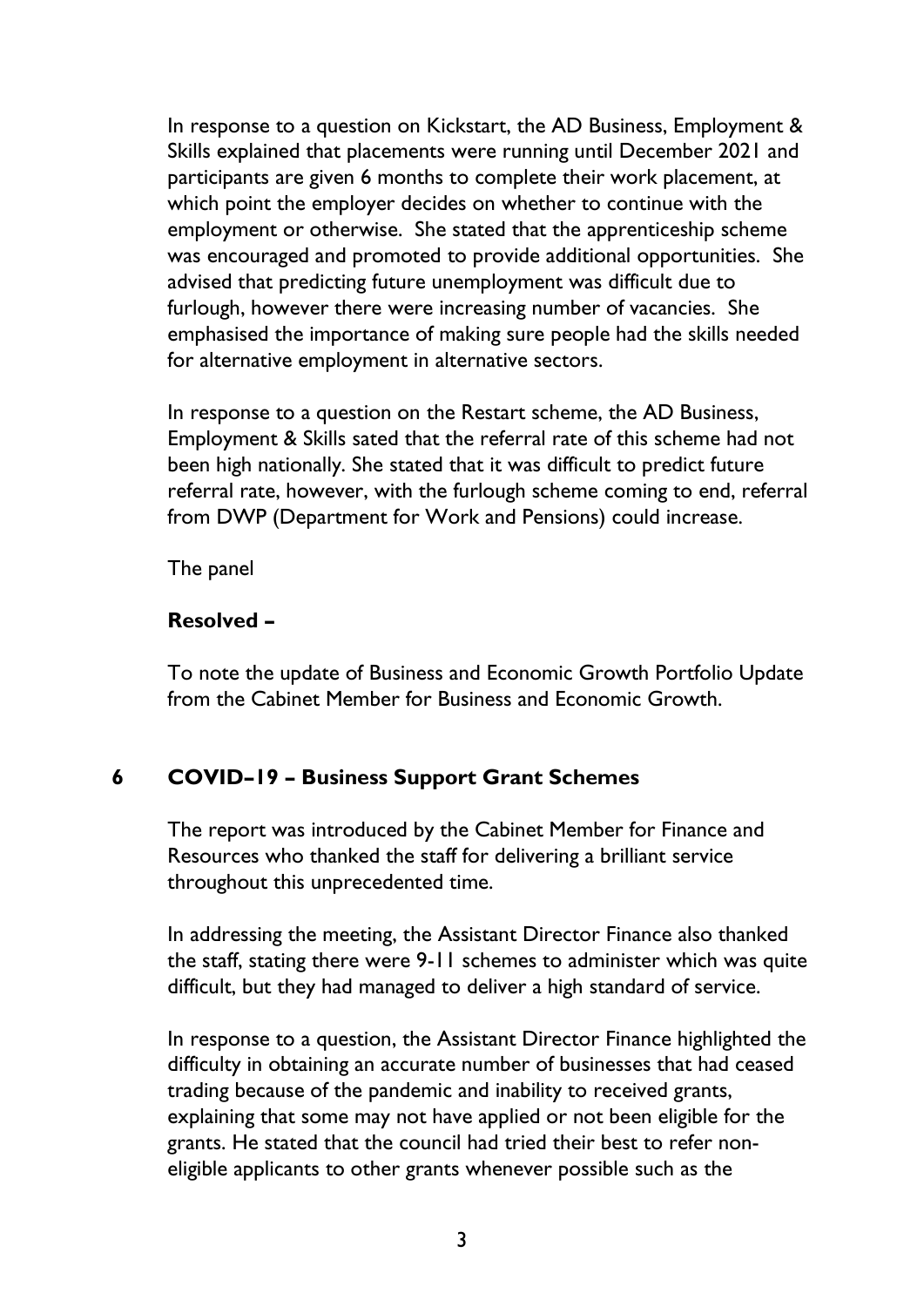additional restrictions grant. He added that it was also difficult to obtain accurate records as the effects of the pandemic were still ongoing and the full impact was yet to be seen.

In response to a question, the Assistant Director Finance stated that there were strict parameters around the eligibility criteria for grants. He added that with regards to the Restart and the hospitality side, applicants could have received additional top up award from the hospitality recovery grant on top of the original grant in some instances from the council.

In response to a question, the Assistant Director Finance stated that unspent grant must be returned. He further stated that the Restart grant had been very successful and approximately 94% of awards had been paid out. The Assistant Director Business, Employment and Skills added that there was an over estimation of the grant allocation from Central Government and is not a reflection of the aspiration and commitment of the council to make sure all eligible applicants received the grants.

The Panel

# **Resolved –**

To note the work undertaken to implement the payment of business grants to individuals/businesses qualifying under the Government's Covid-19 business support schemes.

# **7 Revenues and Corporate Debt Management Annual Performance 2020/21**

The report was introduced by the Cabinet Member for Finance and Resources who thanked the staff for delivering brilliant service throughout this unprecedented time.

In addressing the meeting, the Assistant Director Finance stated that for Council Tax, Royal Greenwich had the highest collection rates in 2019- 20 and regrettably were not able to build on that this year, however, this was clearly impacted by the pandemic. In terms of Business Rates, the collection rate had also dropped as a result of the pandemic, as most of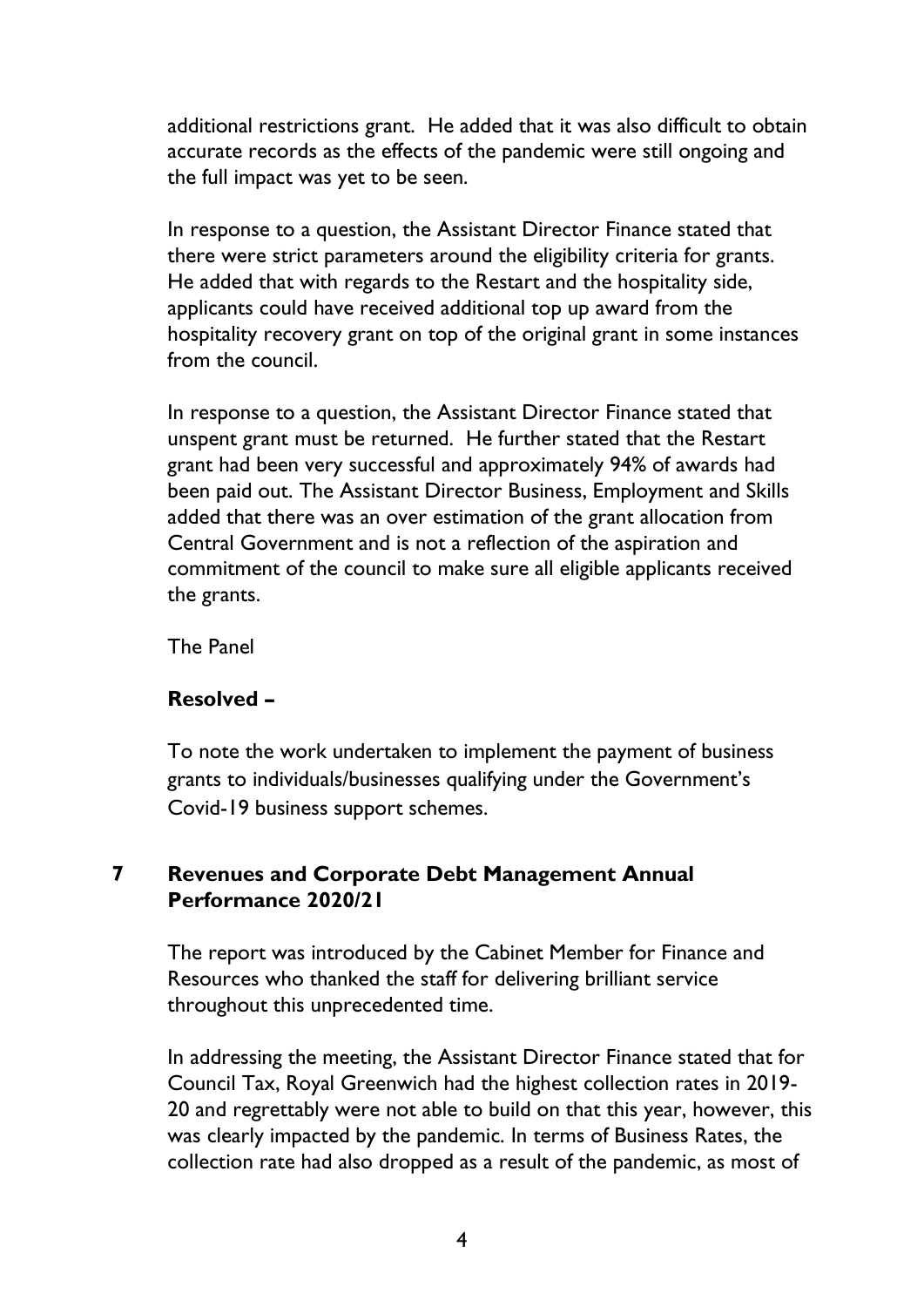the human resources were allocated to manage the various grant support schemes. With the corporate debt, the recovery rate has also dipped as a consequence of the pandemic, however Members should note that there was a significant increase in the number of invoices generated automatically during the year.

In response to a question, the Assistant Director Finance stated that there was a significant increase in invoices generated automatically by the system rather than manually from approximately 1100 to 11000.

In response to a question, the Assistant Director Finance stated that moving forward, there would be some service improvements, such as public access to online council tax accounts and online forms which should allow back office employees to work on other areas. He highlighted that despite the pandemic, the direct debit payment for the council tax went up by 5% to 65% which is the highest it has ever been.

In response to a question, the Assistant Director Finance confirmed that a decision was made during the pandemic to suspend reminder notices, and understanding the struggle residents were going through, this was felt to be the right decision. He advised that there was return to a reduced service for recovering debts, with virtual court hearing and very limited engagement with the enforcement agencies. He stated that the Council was looking to resume normal service sometime next year.

In response to a question, Assistant Director Finance stated that there was no cause for concern at the moment from the recovery rate reported each month.

The panel asked for the details on how much money the Council spends annually on obtaining bad debt for Council Tax.

#### **ACTION: Finance**

The Panel

# **Resolved –**

To note the performance of the Revenues and Corporate Debt management Service for the financial year 2020/21 be noted and the inyear collection rates in respect of Council Tax and Business Rates 2020/21.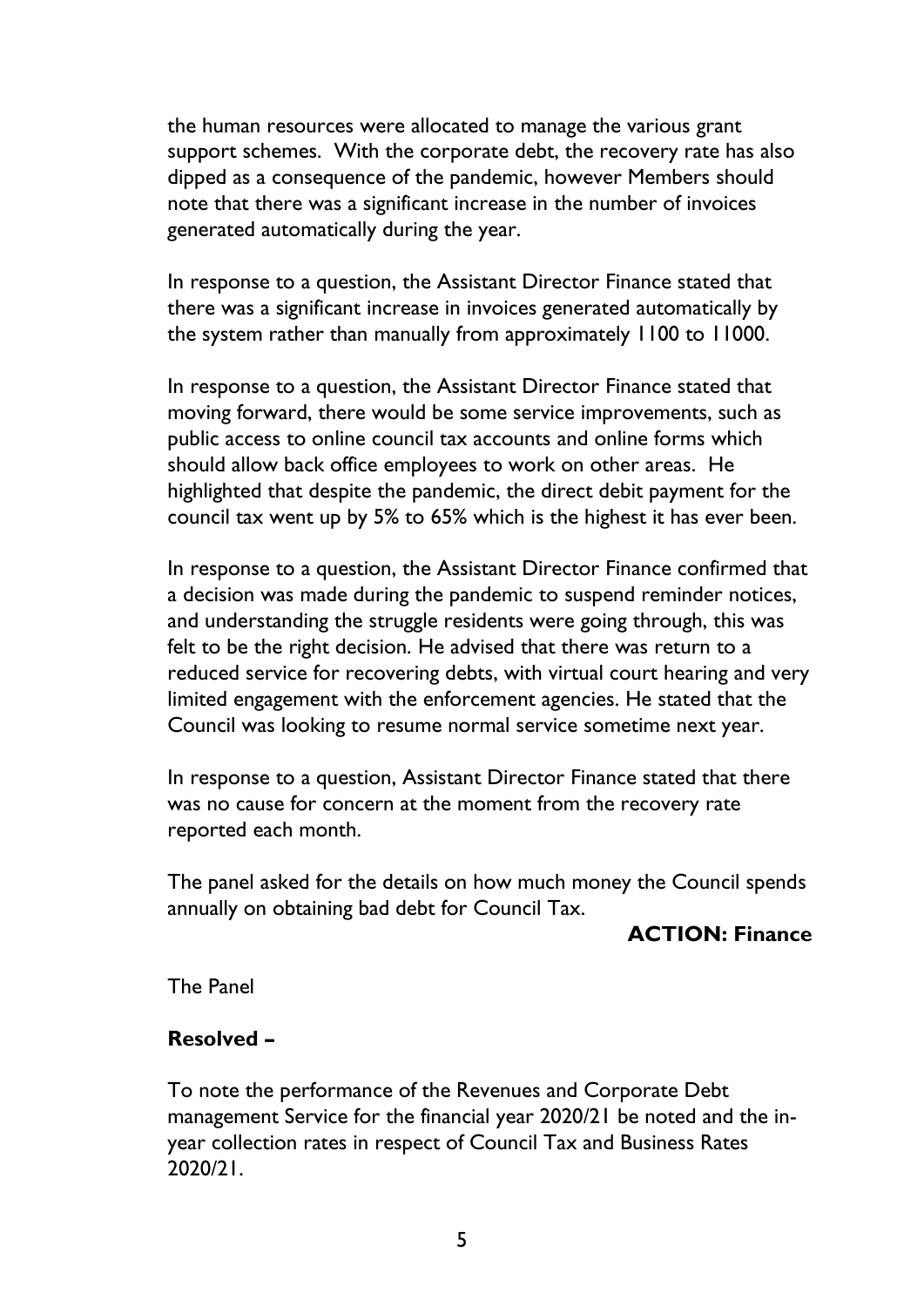#### **8 Advice Benefits Service Annual Performance Report**

The report was introduced by the Cabinet Member for Finance and Resources who thanked the staff for delivering brilliant service throughout this unprecedented time.

In addressing the meeting, the Assistant Director Advice & Benefits stated that it had been a very challenging year for advice & benefits, however, the situation improved steadily throughout the year in terms of KPI's, and the over payment, highlighting that that the LA error, was significantly lower than last year. He pointed out that trainers had been brought in to ensure that staff were aware of the importance of benefit subsidy. He stated that the recovery of over payment had improved during the year and thanked all the council services redeploying staff which enabled the test and trace isolation payment team to be created overnight. He confirmed that test and trace isolation payment had been extended from 31<sup>st</sup> September 2021 to 31<sup>st</sup> March 2022 and that vulnerable people would receive continued help, particularly in respect to the discretionary housing payment and emergency support scheme.

The Assistant Director Finance advised the Panel that during Covid-19, the Council had received approximately 450 new emergency support application per month compared to around 250 per month previously. He added there was a significant challenge on resources as 300 applications per month were still being received.

The Chair thanked the advice & benefit department for always providing detailed reports.

In response to a question, the Assistant Director Advice & Benefits advised that it was difficult to assess the impact of the ending of furlough in terms of new cases. However, he said that there are human resources available to support new applicants, and RBG was one of the few councils that have a dedicated team supporting UC claimants.

In addressing the meeting, the Cabinet Member for Finance and Resources added that during the epidemic, the Council had managed to put together a much more integrated advice hub, working together with Charlton Athletic team as well. She stated that it was a very important advancement leading to an improvement of the council service.